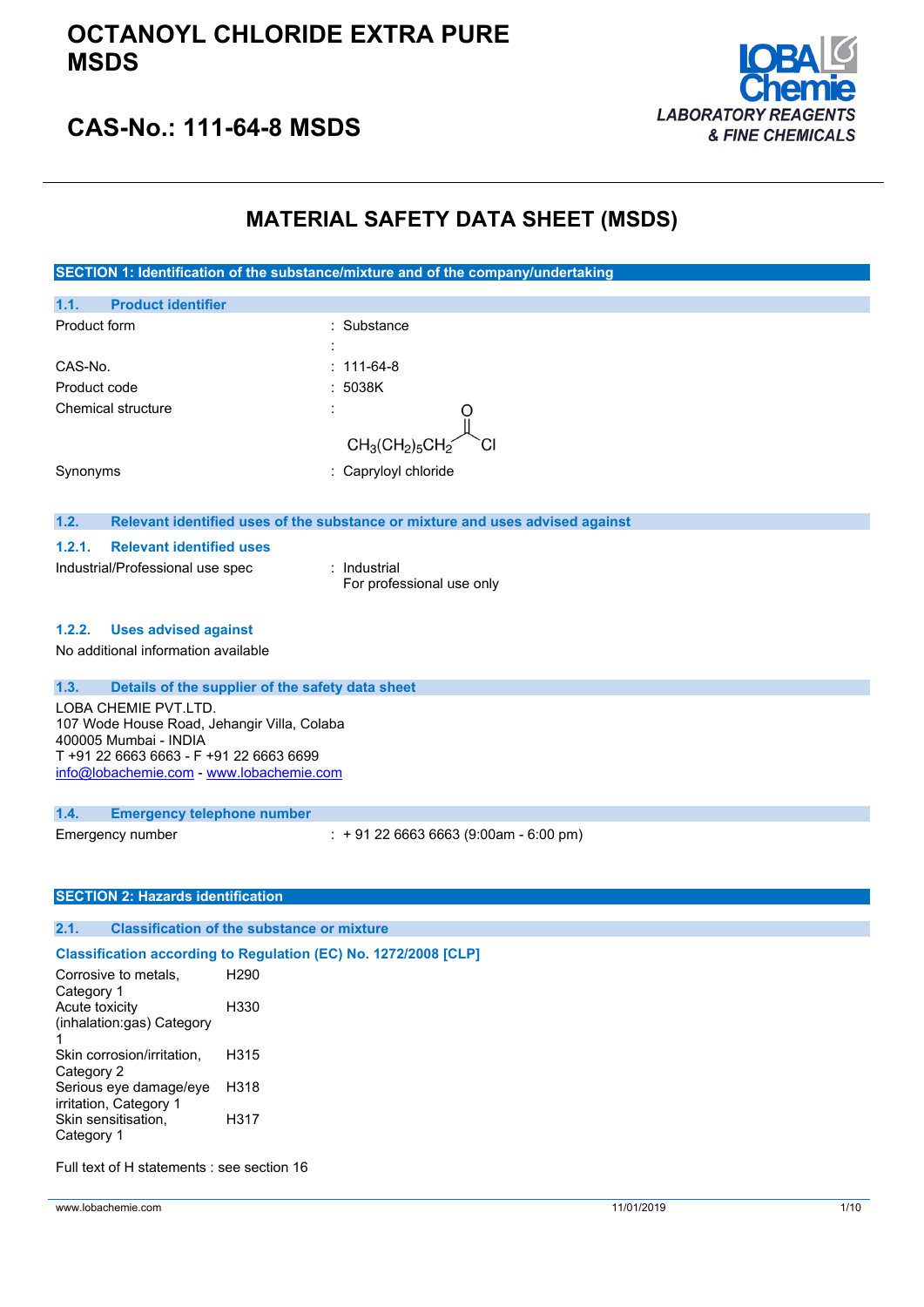**Classification according to Directive 67/548/EEC [DSD] or 1999/45/EC [DPD]** Not classified

**Adverse physicochemical, human health and environmental effects** No additional information available

| 2.2.                    | <b>Label elements</b>                                      |                                                                                                                                                                                                                                                                                                                                                                                                 |
|-------------------------|------------------------------------------------------------|-------------------------------------------------------------------------------------------------------------------------------------------------------------------------------------------------------------------------------------------------------------------------------------------------------------------------------------------------------------------------------------------------|
|                         | Labelling according to Regulation (EC) No. 1272/2008 [CLP] |                                                                                                                                                                                                                                                                                                                                                                                                 |
| Hazard pictograms (CLP) |                                                            | GHS05<br>GHS06                                                                                                                                                                                                                                                                                                                                                                                  |
| Signal word (CLP)       |                                                            | : Danger                                                                                                                                                                                                                                                                                                                                                                                        |
|                         |                                                            |                                                                                                                                                                                                                                                                                                                                                                                                 |
| Hazard statements (CLP) |                                                            | : H290 - May be corrosive to metals.<br>H315 - Causes skin irritation.<br>H317 - May cause an allergic skin reaction.<br>H318 - Causes serious eye damage.<br>H330 - Fatal if inhaled.                                                                                                                                                                                                          |
|                         | Precautionary statements (CLP)                             | : P260 - Do not breathe dust/fume/gas/mist/vapours/spray.<br>P280 - Wear protective gloves/protective clothing/eye protection/face protection.<br>P284 - Wear respiratory protection.<br>P305+P351+P338 - IF IN EYES: Rinse cautiously with water for several minutes.<br>Remove contact lenses, if present and easy to do. Continue rinsing.<br>P310 - Immediately call a POISON CENTER/doctor |

#### **2.3. Other hazards**

No additional information available

#### **SECTION 3: Composition/information on ingredients**

#### **3.1. Substances**

| <b>Name</b>                                      | roduct identifier                | $\%$ |
|--------------------------------------------------|----------------------------------|------|
| .TANOYI<br><b>CHLORIDE Extra</b><br>-OCT<br>Pure | 1-64-8<br>44 A<br>`AS-No.<br>UAJ | 100  |

Full text of R- and H-statements: see section 16

#### **3.2. Mixtures**

Not applicable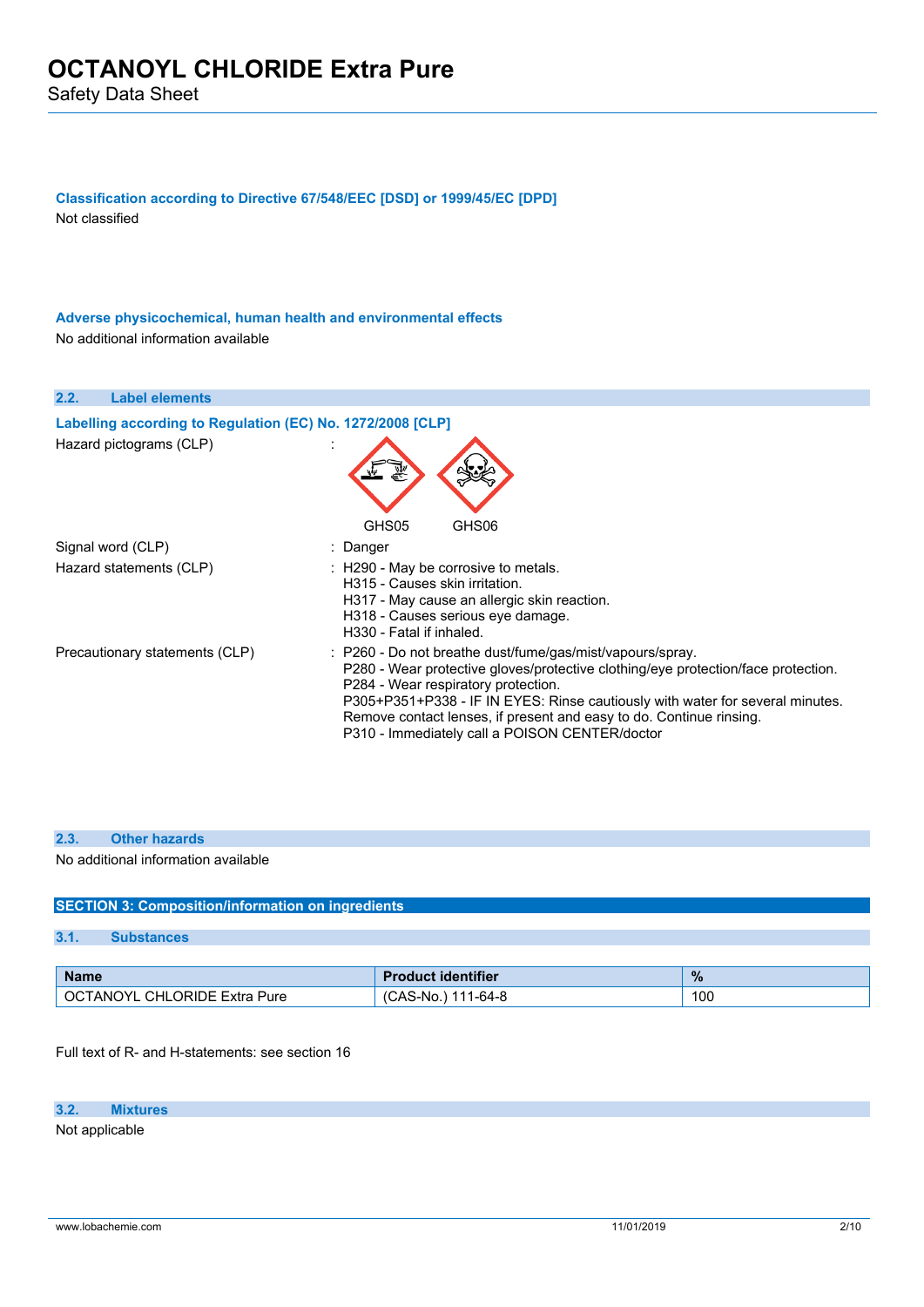Safety Data Sheet

**SECTION 4: First aid measures**

| 4.1.<br><b>Description of first aid measures</b>                            |                                                                                            |
|-----------------------------------------------------------------------------|--------------------------------------------------------------------------------------------|
| First-aid measures after inhalation                                         | : Remove person to fresh air and keep comfortable for breathing.                           |
| First-aid measures after skin contact                                       | : Wash skin with plenty of water. If skin irritation occurs: Get medical advice/attention. |
| First-aid measures after eye contact                                        | Remove contact lenses, if present and easy to do. Continue rinsing. Rinse cautiously       |
|                                                                             | with water for several minutes. If eye irritation persists: Get medical advice/attention.  |
| First-aid measures after ingestion                                          | : Rinse mouth out with water. If you feel unwell, seek medical advice.                     |
|                                                                             |                                                                                            |
| 4.2.<br>Most important symptoms and effects, both acute and delayed         |                                                                                            |
| Symptoms/effects after inhalation                                           | : Fatal if inhaled.                                                                        |
| Symptoms/effects after skin contact                                         | : Causes skin irritation. May cause an allergic skin reaction.                             |
| Symptoms/effects after eye contact                                          | Causes serious eye damage.                                                                 |
|                                                                             |                                                                                            |
| 4.3.                                                                        | Indication of any immediate medical attention and special treatment needed                 |
| Treat symptomatically.                                                      |                                                                                            |
|                                                                             |                                                                                            |
| <b>SECTION 5: Firefighting measures</b>                                     |                                                                                            |
| 5.1.<br><b>Extinguishing media</b>                                          |                                                                                            |
| Suitable extinguishing media                                                | dry chemical powder, alcohol-resistant foam, carbon dioxide (CO2).                         |
| Unsuitable extinguishing media                                              | : Do not use a heavy water stream.                                                         |
|                                                                             |                                                                                            |
| 5.2.<br>Special hazards arising from the substance or mixture               |                                                                                            |
| No additional information available                                         |                                                                                            |
|                                                                             |                                                                                            |
| 5.3.<br><b>Advice for firefighters</b>                                      |                                                                                            |
| Protection during firefighting                                              | : Do not attempt to take action without suitable protective equipment.                     |
|                                                                             |                                                                                            |
| <b>SECTION 6: Accidental release measures</b>                               |                                                                                            |
|                                                                             |                                                                                            |
|                                                                             |                                                                                            |
| 6.1.                                                                        | Personal precautions, protective equipment and emergency procedures                        |
| 6.1.1.<br>For non-emergency personnel                                       |                                                                                            |
| <b>Emergency procedures</b>                                                 | : Avoid contact with skin, eyes and clothing.                                              |
|                                                                             |                                                                                            |
| For emergency responders<br>6.1.2.                                          |                                                                                            |
| Protective equipment                                                        | : Use personal protective equipment as required.                                           |
|                                                                             |                                                                                            |
| 6.2.<br><b>Environmental precautions</b>                                    |                                                                                            |
| Avoid release to the environment.                                           |                                                                                            |
|                                                                             |                                                                                            |
| 6.3.<br>Methods and material for containment and cleaning up                |                                                                                            |
| Methods for cleaning up                                                     | : Clean contaminated surfaces with an excess of water.                                     |
|                                                                             |                                                                                            |
| <b>Reference to other sections</b><br>6.4.                                  |                                                                                            |
| No additional information available                                         |                                                                                            |
| <b>SECTION 7: Handling and storage</b>                                      |                                                                                            |
|                                                                             |                                                                                            |
| 7.1.<br><b>Precautions for safe handling</b>                                |                                                                                            |
| Precautions for safe handling                                               | : Avoid contact with skin and eyes.                                                        |
| Hygiene measures                                                            | Wash hands and other exposed areas with mild soap and water before eating,                 |
|                                                                             | drinking or smoking and when leaving work.                                                 |
|                                                                             |                                                                                            |
| 7.2.<br><b>Conditions for safe storage, including any incompatibilities</b> |                                                                                            |
| Storage conditions                                                          | : Store in a well-ventilated place. Keep container tightly closed.                         |
|                                                                             |                                                                                            |
| <b>Specific end use(s)</b><br>7.3.<br>No additional information available   |                                                                                            |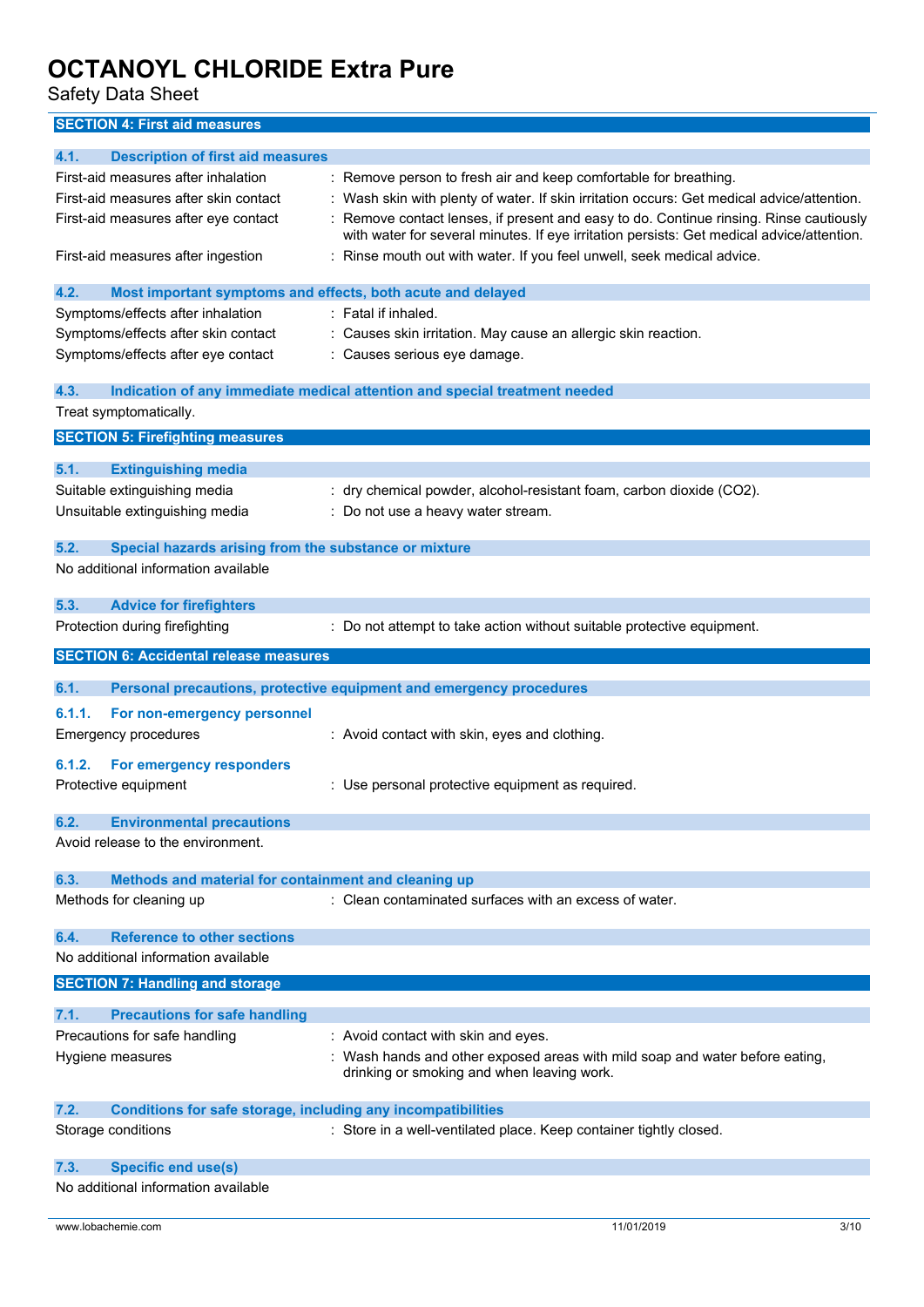Safety Data Sheet

**SECTION 8: Exposure controls/personal protection**

#### **8.1. Control parameters**

No additional information available

| 8.2.          | <b>Exposure controls</b>                              |                                     |
|---------------|-------------------------------------------------------|-------------------------------------|
|               | Hand protection                                       | : Protective gloves                 |
|               | Eye protection                                        | Chemical goggles or safety glasses  |
|               | Skin and body protection                              | : Wear suitable protective clothing |
|               | Respiratory protection                                | : Wear respiratory protection.      |
|               | <b>SECTION 9: Physical and chemical properties</b>    |                                     |
| 9.1.          | Information on basic physical and chemical properties |                                     |
|               | Physical state                                        | : Liquid                            |
|               | Molecular mass                                        | : 162.65 g/mol                      |
| Colour        |                                                       | Clear Colorless.                    |
| Odour         |                                                       | : No data available                 |
|               | Odour threshold                                       | : No data available                 |
| pН            |                                                       | : No data available                 |
|               | Relative evaporation rate (butylacetate=1)            | : No data available                 |
| Melting point |                                                       | : No data available                 |
|               | Freezing point                                        | : No data available                 |
| Boiling point |                                                       | : 195 °C                            |
| Flash point   |                                                       | : $82 °C$                           |
|               | Auto-ignition temperature                             | : No data available                 |
|               | Decomposition temperature                             | : No data available                 |
|               | Flammability (solid, gas)                             | : No data available                 |
|               | Vapour pressure                                       | $: 0.8$ hPa                         |
|               | Relative vapour density at 20 °C                      | : No data available                 |
|               | Relative density                                      | : No data available                 |
| Density       |                                                       | $0.953$ g/cm <sup>3</sup>           |
| Solubility    |                                                       | : No data available                 |
| Log Pow       |                                                       | : No data available                 |
|               | Viscosity, kinematic                                  | : No data available                 |
|               | Viscosity, dynamic                                    | : No data available                 |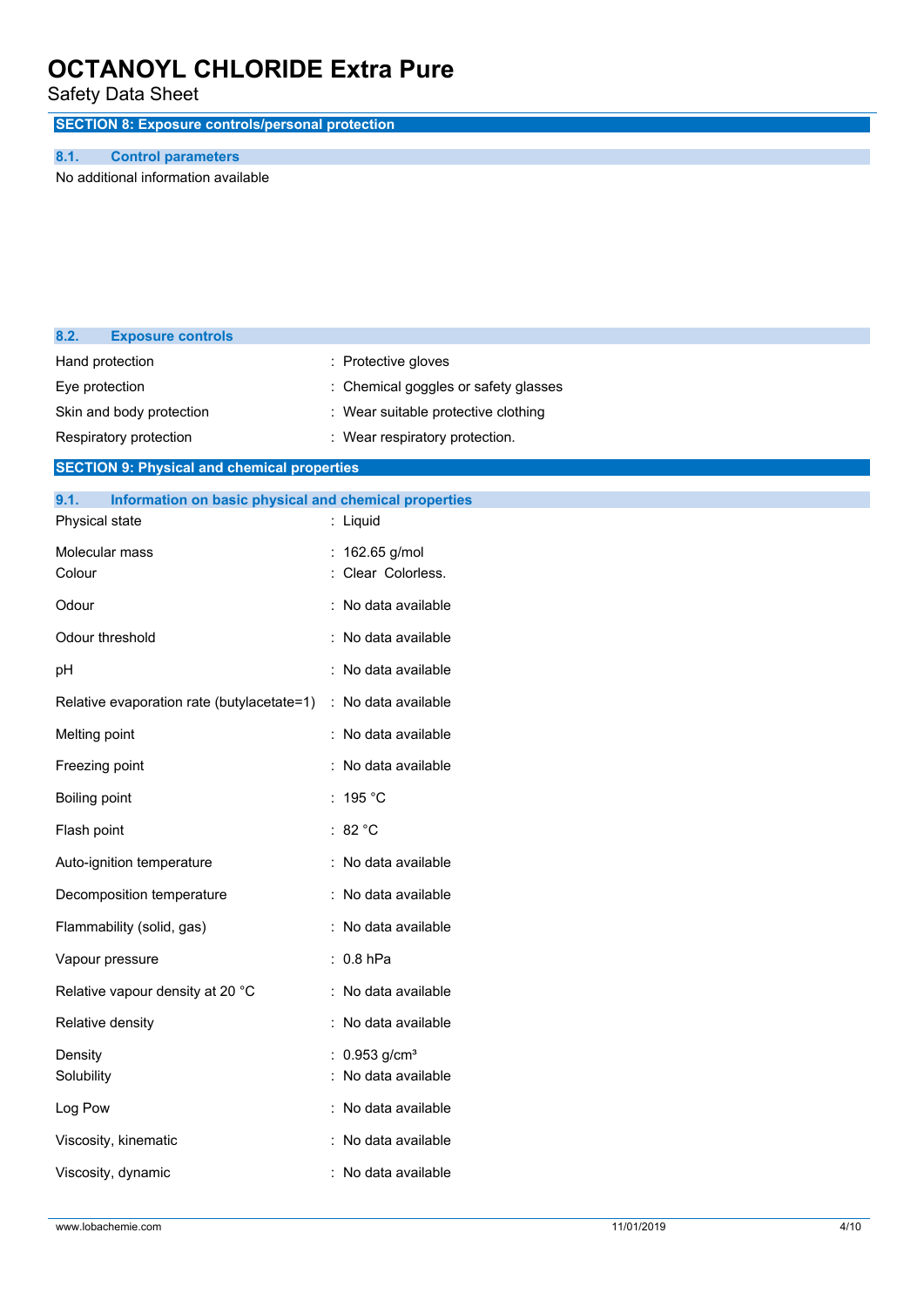| Safety Data Sheet                                  |                                        |  |
|----------------------------------------------------|----------------------------------------|--|
| Explosive properties                               | : No data available                    |  |
| Oxidising properties                               | No data available                      |  |
| <b>Explosive limits</b>                            | : No data available                    |  |
| 9.2.<br><b>Other information</b>                   |                                        |  |
| No additional information available                |                                        |  |
| <b>SECTION 10: Stability and reactivity</b>        |                                        |  |
| 10.1.<br><b>Reactivity</b>                         |                                        |  |
| May be corrosive to metals.                        |                                        |  |
| <b>Chemical stability</b><br>10.2.                 |                                        |  |
| Stable under normal conditions.                    |                                        |  |
| <b>Possibility of hazardous reactions</b><br>10.3. |                                        |  |
| No additional information available                |                                        |  |
| <b>Conditions to avoid</b><br>10.4.                |                                        |  |
| Direct sunlight. Overheating.                      |                                        |  |
| <b>Incompatible materials</b><br>10.5.             |                                        |  |
| No additional information available                |                                        |  |
| 10.6.<br><b>Hazardous decomposition products</b>   |                                        |  |
| No additional information available                |                                        |  |
| <b>SECTION 11: Toxicological information</b>       |                                        |  |
| 11.1.<br>Information on toxicological effects      |                                        |  |
| Acute toxicity                                     | : Inhalation:gas: Fatal if inhaled.    |  |
|                                                    |                                        |  |
| Skin corrosion/irritation                          | : Causes skin irritation.              |  |
| Serious eye damage/irritation                      | Causes serious eye damage.             |  |
| Respiratory or skin sensitisation                  | : May cause an allergic skin reaction. |  |
| Germ cell mutagenicity                             | Not classified                         |  |
| Carcinogenicity                                    | Not classified                         |  |
| Reproductive toxicity                              | : Not classified                       |  |
| STOT-single exposure                               | Not classified                         |  |
| STOT-repeated exposure                             | : Not classified                       |  |
| Aspiration hazard                                  | : Not classified                       |  |
|                                                    |                                        |  |

| <b>SECTION 12: Ecological information</b> |            |      |  |
|-------------------------------------------|------------|------|--|
|                                           |            |      |  |
| 12.1.<br><b>Toxicity</b>                  |            |      |  |
| No additional information available       |            |      |  |
| www.lobachemie.com                        | 11/01/2019 | 5/10 |  |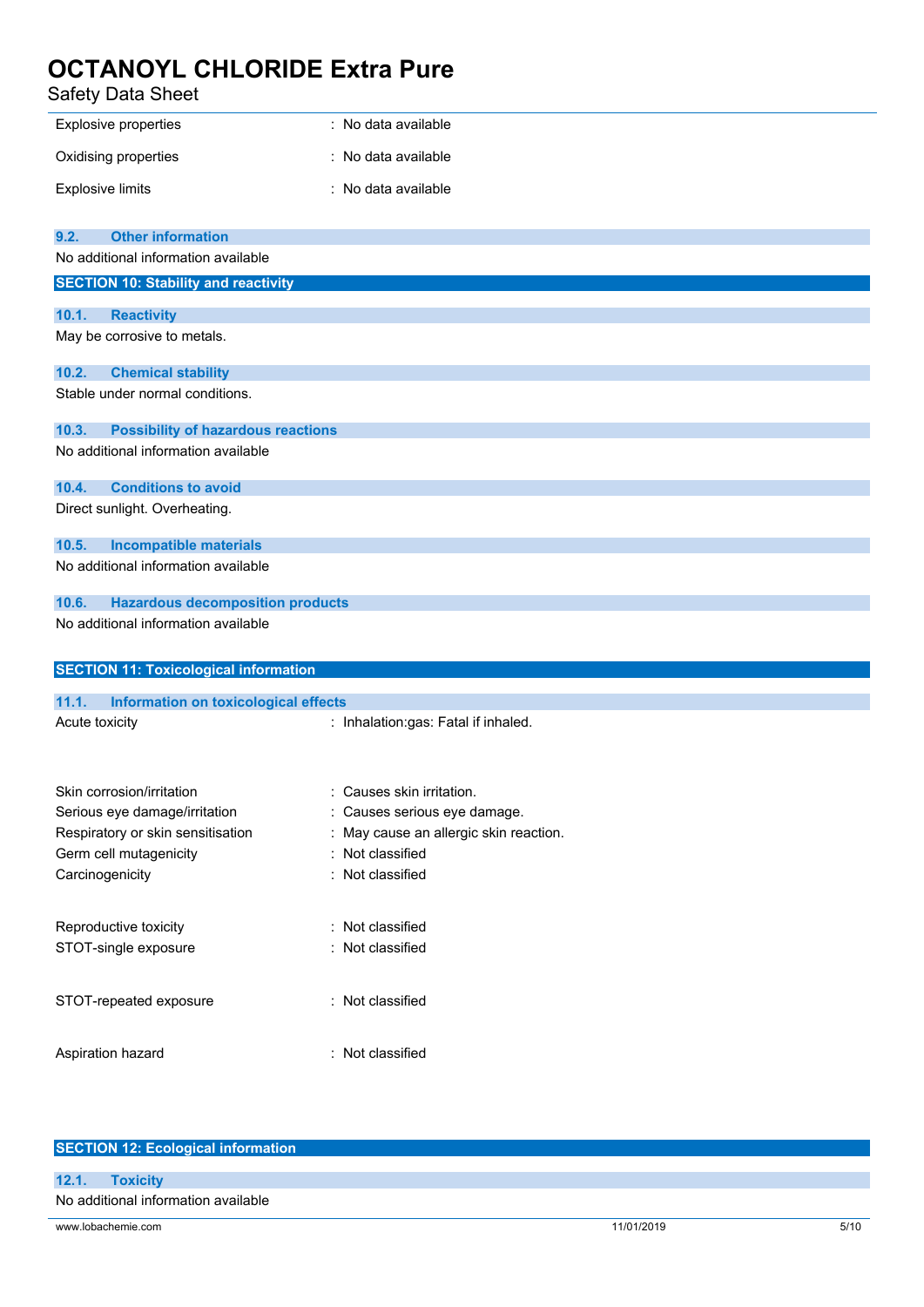Safety Data Sheet

| 12.2.<br><b>Persistence and degradability</b><br>No additional information available |                                                                        |
|--------------------------------------------------------------------------------------|------------------------------------------------------------------------|
|                                                                                      |                                                                        |
|                                                                                      |                                                                        |
| 12.3.<br><b>Bioaccumulative potential</b>                                            |                                                                        |
| No additional information available                                                  |                                                                        |
|                                                                                      |                                                                        |
| <b>Mobility in soil</b><br>12.4.                                                     |                                                                        |
| No additional information available                                                  |                                                                        |
|                                                                                      |                                                                        |
| 12.5.<br><b>Results of PBT and vPvB assessment</b>                                   |                                                                        |
| No additional information available                                                  |                                                                        |
|                                                                                      |                                                                        |
|                                                                                      |                                                                        |
| 12.6.<br><b>Other adverse effects</b>                                                |                                                                        |
| No additional information available                                                  |                                                                        |
| <b>SECTION 13: Disposal considerations</b>                                           |                                                                        |
|                                                                                      |                                                                        |
| 13.1.<br><b>Waste treatment methods</b>                                              |                                                                        |
| No additional information available                                                  |                                                                        |
| <b>SECTION 14: Transport information</b>                                             |                                                                        |
| In accordance with ADR / RID / IMDG / IATA / ADN                                     |                                                                        |
|                                                                                      |                                                                        |
|                                                                                      |                                                                        |
| 14.1.<br><b>UN number</b>                                                            |                                                                        |
| UN-No. (ADR)                                                                         | : 2927<br>: 2927                                                       |
| UN-No. (IMDG)                                                                        | : 2927                                                                 |
| UN-No. (IATA)<br>UN-No. (ADN)                                                        | : 2927                                                                 |
| UN-No. (RID)                                                                         | : 2927                                                                 |
|                                                                                      |                                                                        |
| 14.2.<br><b>UN proper shipping name</b>                                              |                                                                        |
| Proper Shipping Name (ADR)                                                           | : TOXIC LIQUID, CORROSIVE, ORGANIC, N.O.S.                             |
| Proper Shipping Name (IMDG)                                                          | : TOXIC LIQUID, CORROSIVE, ORGANIC, N.O.S.                             |
| Proper Shipping Name (IATA)                                                          | : Toxic liquid, corrosive, organic, n.o.s.                             |
| Proper Shipping Name (ADN)                                                           | : TOXIC LIQUID, CORROSIVE, ORGANIC, N.O.S.                             |
| Proper Shipping Name (RID)                                                           | : TOXIC LIQUID, CORROSIVE, ORGANIC, N.O.S.                             |
| Transport document description (ADR)                                                 | : UN 2927 TOXIC LIQUID, CORROSIVE, ORGANIC, N.O.S., 6.1 (8), II, (D/E) |
| Transport document description (IMDG)                                                | : UN 2927 TOXIC LIQUID, CORROSIVE, ORGANIC, N.O.S., 6.1 (8), II        |
| Transport document description (IATA)                                                | : UN 2927 Toxic liquid, corrosive, organic, n.o.s., 6.1, II            |
| Transport document description (ADN)                                                 | : UN 2927 TOXIC LIQUID, CORROSIVE, ORGANIC, N.O.S., 6.1 (8), II        |
| Transport document description (RID)                                                 | : UN 2927 TOXIC LIQUID, CORROSIVE, ORGANIC, N.O.S., 6.1 (8), II        |
|                                                                                      |                                                                        |
| 14.3.<br><b>Transport hazard class(es)</b>                                           |                                                                        |
| <b>ADR</b>                                                                           |                                                                        |
| Transport hazard class(es) (ADR)                                                     | : 6.1(8)                                                               |
| Danger labels (ADR)                                                                  | : 6.1, 8                                                               |
|                                                                                      |                                                                        |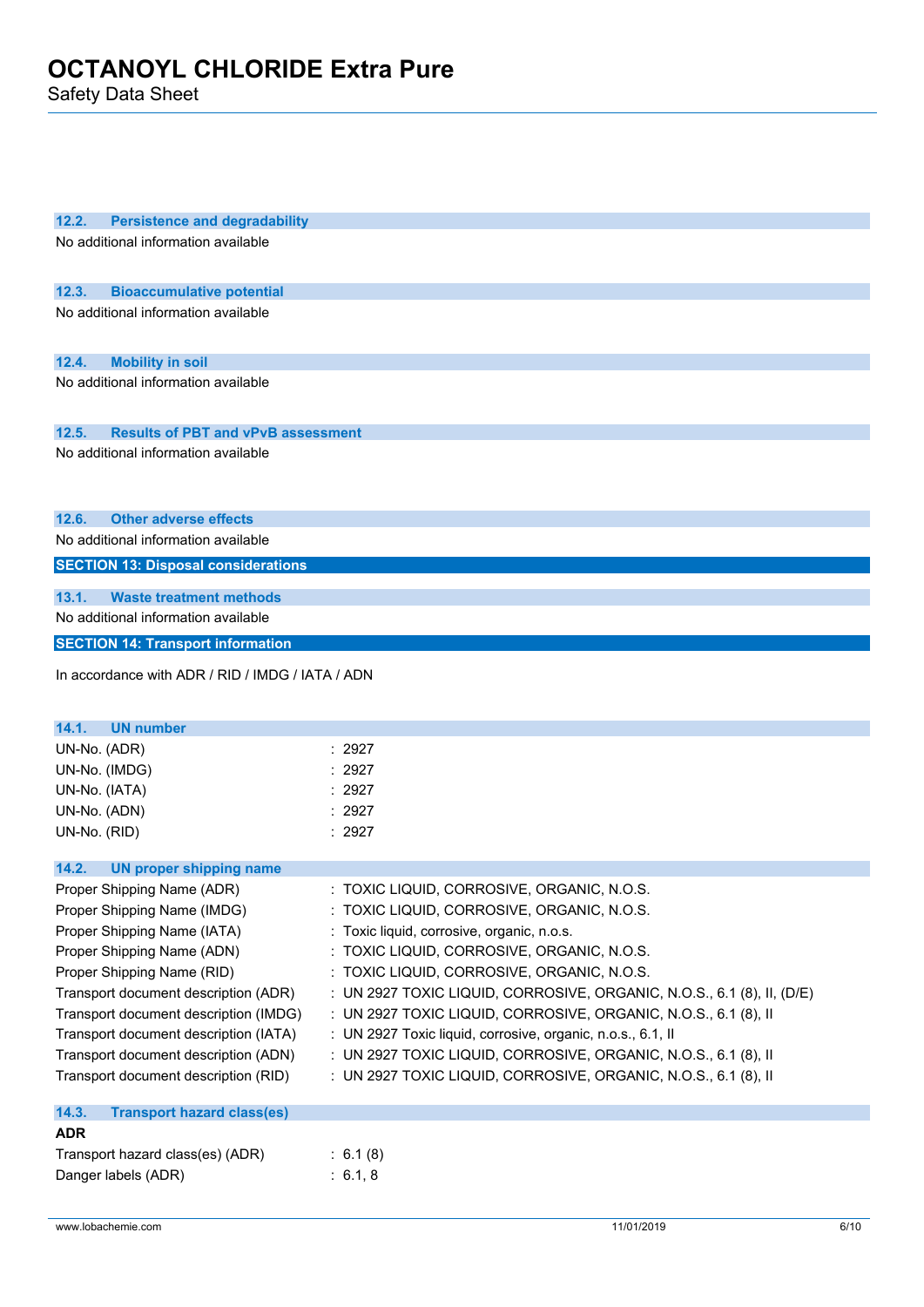Safety Data Sheet



#### **IMDG**

Transport hazard class(es) (IMDG) : 6.1 (8) Danger labels (IMDG) : 6.1, 8



:

**IATA** Transport hazard class(es) (IATA) : 6.1 (8) Hazard labels (IATA) : 6.1, 8



Transport hazard class(es) (ADN) : 6.1 (8) Danger labels (ADN) : 6.1, 8

:

#### **RID**

| Transport hazard class(es) (RID) | : 6.1(8)            |
|----------------------------------|---------------------|
| Danger labels (RID)              | $\therefore$ 6.1, 8 |



| <b>Packing group</b><br>14.4.         |                                          |
|---------------------------------------|------------------------------------------|
| Packing group (ADR)                   | ÷Ш                                       |
| Packing group (IMDG)                  | ÷Ш                                       |
| Packing group (IATA)                  | ÷Ш                                       |
| Packing group (ADN)                   | ÷Ш                                       |
| Packing group (RID)                   | ÷Ш                                       |
|                                       |                                          |
| 14.5.<br><b>Environmental hazards</b> |                                          |
| Dangerous for the environment         | : No                                     |
| Marine pollutant                      | : No                                     |
| Other information                     | : No supplementary information available |
|                                       |                                          |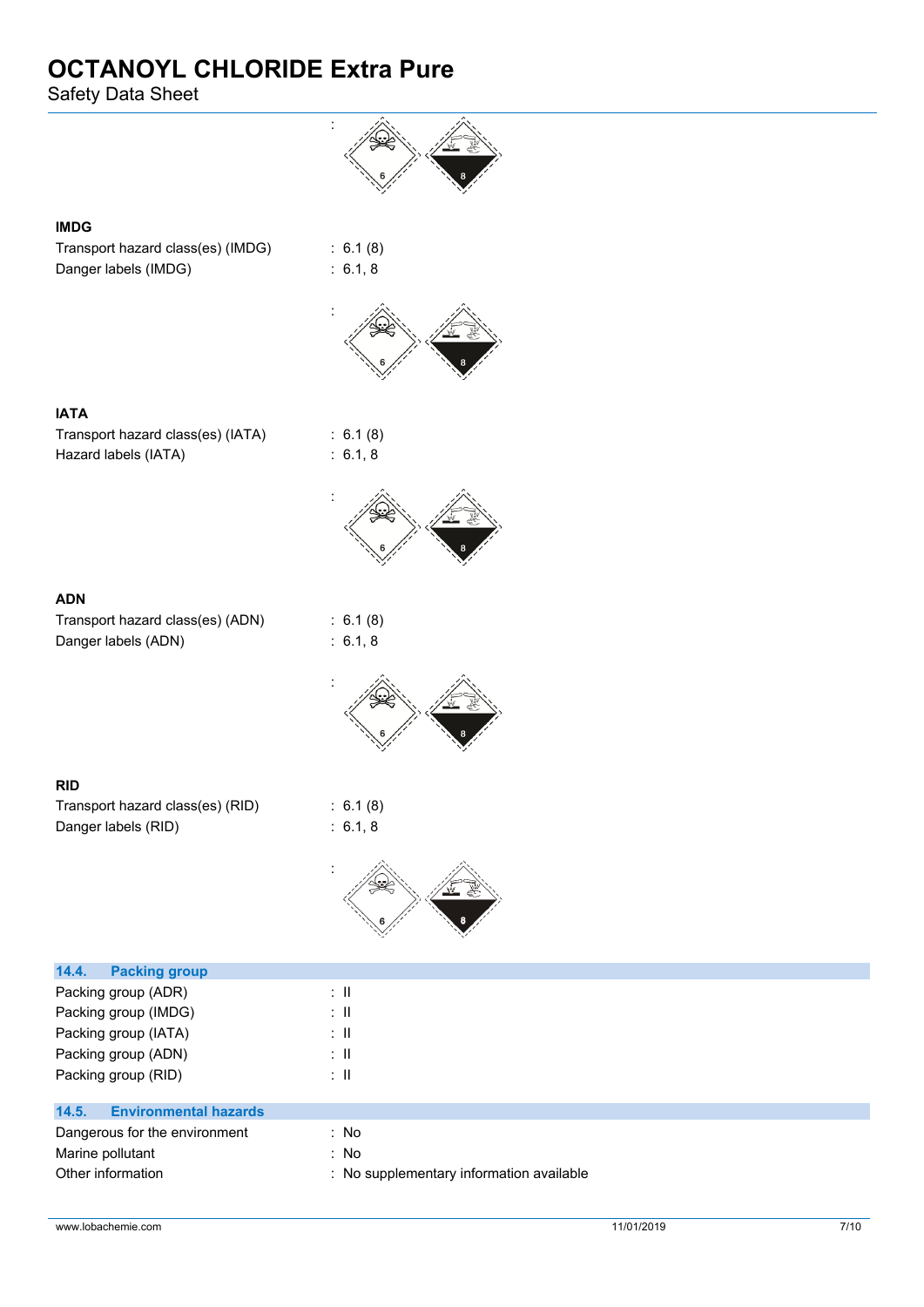Safety Data Sheet

#### **14.6. Special precautions for user**

#### **- Overland transport**

| Classification code (ADR)                                                     | : TC1                       |
|-------------------------------------------------------------------------------|-----------------------------|
| Special provisions (ADR)                                                      | 274                         |
| Limited quantities (ADR)                                                      | : 100ml                     |
| Excepted quantities (ADR)                                                     | : E4                        |
| Packing instructions (ADR)                                                    | : P001, IBC02               |
| Mixed packing provisions (ADR)                                                | : MP15                      |
| Portable tank and bulk container<br>instructions (ADR)                        | $:$ T11                     |
| Portable tank and bulk container special<br>provisions (ADR)                  | $:$ TP2, TP27               |
| Tank code (ADR)                                                               | : L4BH                      |
| Tank special provisions (ADR)                                                 | : TU15, TE19                |
| Vehicle for tank carriage                                                     | : AT                        |
| Transport category (ADR)                                                      | $\therefore$ 2              |
| Special provisions for carriage - Loading,<br>unloading and handling (ADR)    | : CV13, CV28                |
| Special provisions for carriage - Operation : S9, S19<br>(ADR)                |                             |
| Hazard identification number (Kemler No.)                                     | ÷<br>68                     |
| Orange plates                                                                 | İ<br>68                     |
|                                                                               | 2927                        |
| Tunnel restriction code (ADR)                                                 | : D/E                       |
| EAC code                                                                      | : 2XE                       |
| APP code                                                                      | B                           |
| - Transport by sea                                                            |                             |
| Special provisions (IMDG)                                                     | : 274                       |
| Packing instructions (IMDG)                                                   | : P001                      |
| IBC packing instructions (IMDG)                                               | : IBCO2                     |
| Tank instructions (IMDG)                                                      | $:$ T <sub>11</sub>         |
| Tank special provisions (IMDG)                                                | $:$ TP2, TP27               |
| EmS-No. (Fire)                                                                | $: F-A$                     |
| EmS-No. (Spillage)                                                            | $: S-B$                     |
| Stowage category (IMDG)                                                       | B                           |
| Stowage and handling (IMDG)                                                   | SW <sub>2</sub>             |
| Properties and observations (IMDG)                                            | : Toxic if swallowed, by sk |
|                                                                               | mucous membranes.           |
| - Air transport                                                               |                             |
| PCA Excepted quantities (IATA)                                                | : E4                        |
| PCA Limited quantities (IATA)                                                 | Y640                        |
| PCA limited quantity max net quantity                                         | : 0.5L                      |
| (IATA)                                                                        |                             |
| PCA packing instructions (IATA)                                               | 653                         |
| PCA max net quantity (IATA)                                                   | 1L                          |
| CAO packing instructions (IATA)<br>$C_A \cap \text{max not quantity } (IATA)$ | :660<br>וחד                 |
|                                                                               |                             |

kin contact or by inhalation. Causes burns to skin, eyes and

| PCA Excepted quantities (IATA)                  | : E4       |
|-------------------------------------------------|------------|
| PCA Limited quantities (IATA)                   | : Y640     |
| PCA limited quantity max net quantity<br>(IATA) | : 0.5L     |
| PCA packing instructions (IATA)                 | : 653      |
| PCA max net quantity (IATA)                     | : 1L       |
| CAO packing instructions (IATA)                 | : 660      |
| CAO max net quantity (IATA)                     | : 30L      |
| Special provisions (IATA)                       | : A4. A137 |
| ERG code (IATA)                                 | : 6C       |
|                                                 |            |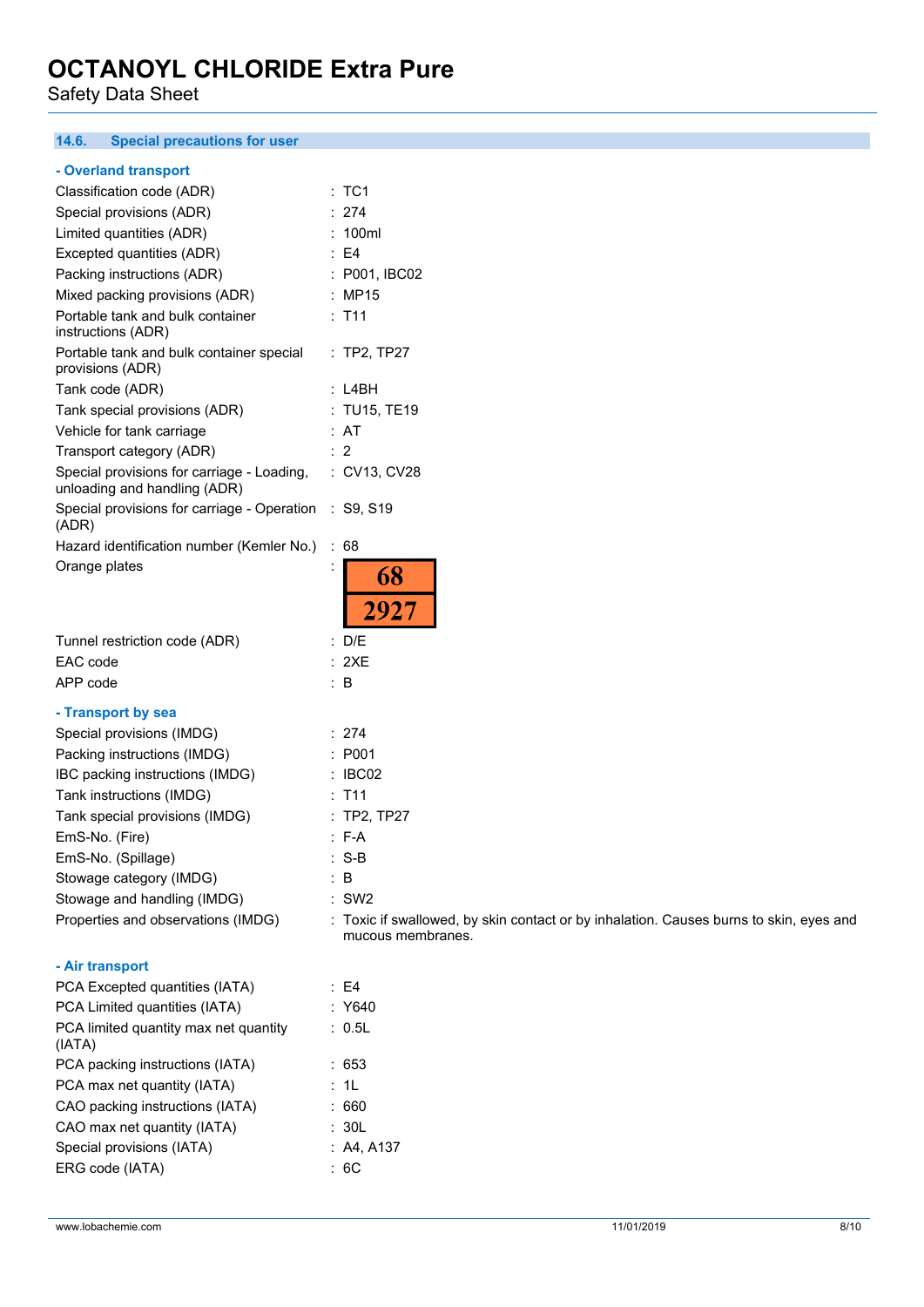Safety Data Sheet

| - Inland waterway transport                                                |                     |
|----------------------------------------------------------------------------|---------------------|
| Classification code (ADN)                                                  | :TC1                |
| Special provisions (ADN)                                                   | : 274, 802          |
| Limited quantities (ADN)                                                   | $: 100$ ml          |
| Excepted quantities (ADN)                                                  | E4                  |
| Carriage permitted (ADN)                                                   | : T                 |
| Equipment required (ADN)                                                   | $:$ PP, EP, TOX, A  |
| Ventilation (ADN)                                                          | : VE02              |
| Number of blue cones/lights (ADN)                                          | $\therefore$ 2      |
| - Rail transport                                                           |                     |
| Classification code (RID)                                                  | $:$ TC1             |
| Special provisions (RID)                                                   | : 274               |
| Excepted quantities (RID)                                                  | $\therefore$ E4     |
| Packing instructions (RID)                                                 | : P001, IBC02       |
| Mixed packing provisions (RID)                                             | : MP15              |
| Portable tank and bulk container<br>instructions (RID)                     | $:$ T <sub>11</sub> |
| Portable tank and bulk container special<br>provisions (RID)               | : TP2, TP27         |
| Tank codes for RID tanks (RID)                                             | : LABH              |
| Special provisions for RID tanks (RID)                                     | : TU15              |
| Transport category (RID)                                                   | : 2                 |
| Special provisions for carriage - Loading,<br>unloading and handling (RID) | : CW13, CW28, CW31  |
| Colis express (express parcels) (RID)                                      | $\therefore$ CE5    |
| Hazard identification number (RID)                                         | :68                 |
|                                                                            |                     |

**14.7. Transport in bulk according to Annex II of MARPOL 73/78 and the IBC Code**

Not applicable

**SECTION 15: Regulatory information**

**15.1. Safety, health and environmental regulations/legislation specific for the substance or mixture**

**15.1.1. EU-Regulations**

No REACH Annex XVII restrictions

OCTANOYL CHLORIDE Extra Pure is not on the REACH Candidate List OCTANOYL CHLORIDE Extra Pure is not on the REACH Annex XIV List

#### **15.1.2. National regulations**

| Germany                                                                       |                                                                                                              |
|-------------------------------------------------------------------------------|--------------------------------------------------------------------------------------------------------------|
| Reference to AwSV                                                             | : Water hazard class (WGK) 1, Slightly hazardous to water (Classification according to<br>AwSV; ID No. 6468) |
| 12th Ordinance Implementing the Federal<br>Immission Control Act - 12.BImSchV | : Is not subject of the 12. BlmSchV (Hazardous Incident Ordinance)                                           |

#### **Netherlands**